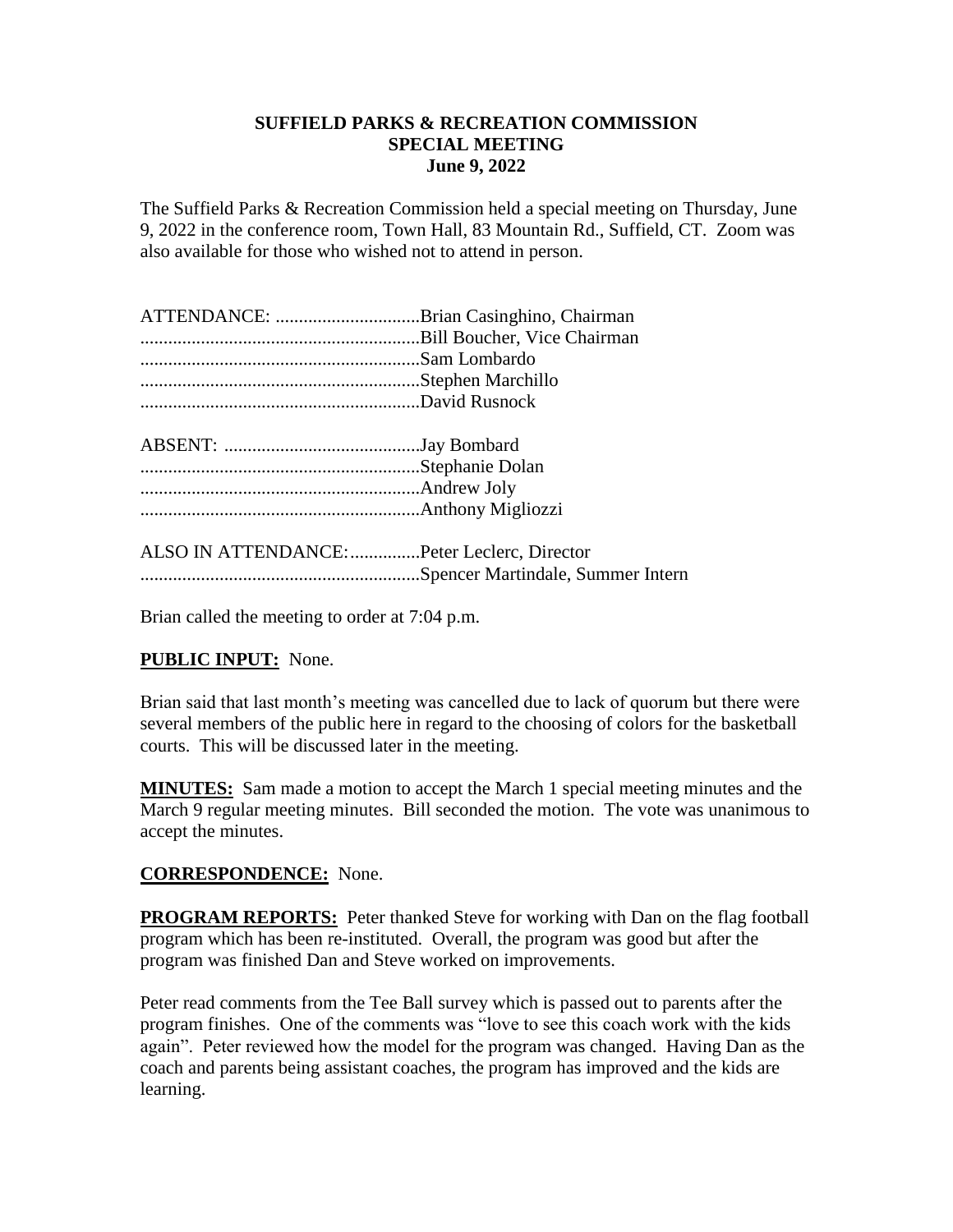The tennis program is again full. We have a new golf lesson program for youth and adult at Copperhill. We also have adult volleyball and basketball to give an opportunity for adults to have things to do.

Brian asked about the kickball tournament. Peter said a youth came to us and wanted to run a tournament. Dan worked with this youth and his mother to put it together. This is a student driven program.

Donna puts her heart and soul into the Bowling Buddies program and the End of Season Luau and Awards Banquet, which was held at Sunrise Park, was a huge success. Volunteers helped with the cooking and Kevin Landolina was the DJ again. Tom and Margo Burns helped with the BBQ.

There is a new ADA compliant access at the back of the pavilion so everyone was able to access the building. Brian Doyon did the construction work and it fits with the look of the park. There is talk about doing a path down to the beach. The Conservation Commission was very helpful.

Peter briefly reviewed Donna's adult and youth programs.

Both Dan and Donna are working on camp organization, ordering supplies and training for staff.

Another e-sports tournament was held using a different game. Brian asked if there was a lot of new participants. Peter said the gaming community is pretty set in their ways and most only play one specific game. They don't branch off to play different games.

Peter asked the commissioners to look at the last page of the reports which lists the programs we provide with the registration numbers. He reviewed the enrollment limits and the reasons for the limits.

The summer camp session sign-up has been changed. Sunrise and Tween camp can now be signed up for 1 week instead of the traditional 2 weeks. It has opened up more opportunities and made it easier for parents. Kids Korner and Morning Munchkins have been kept at 2-week sessions.

Bill asked where the pickleball was going to be played since the courts are going to be renovated. Peter said there is a pickleball court in the Senior Center and there have been new people signing up due to seeing the game played at the Senior Center.

#### **OLD BUSINESS:**

**Fishing Derby May 14th:** The Fishing Derby is a Conservation Commission event but they asked for our help and wanted us there. It was a big hit. We received many thanks from the people attending. There were over 100 registered for the event. The prizes for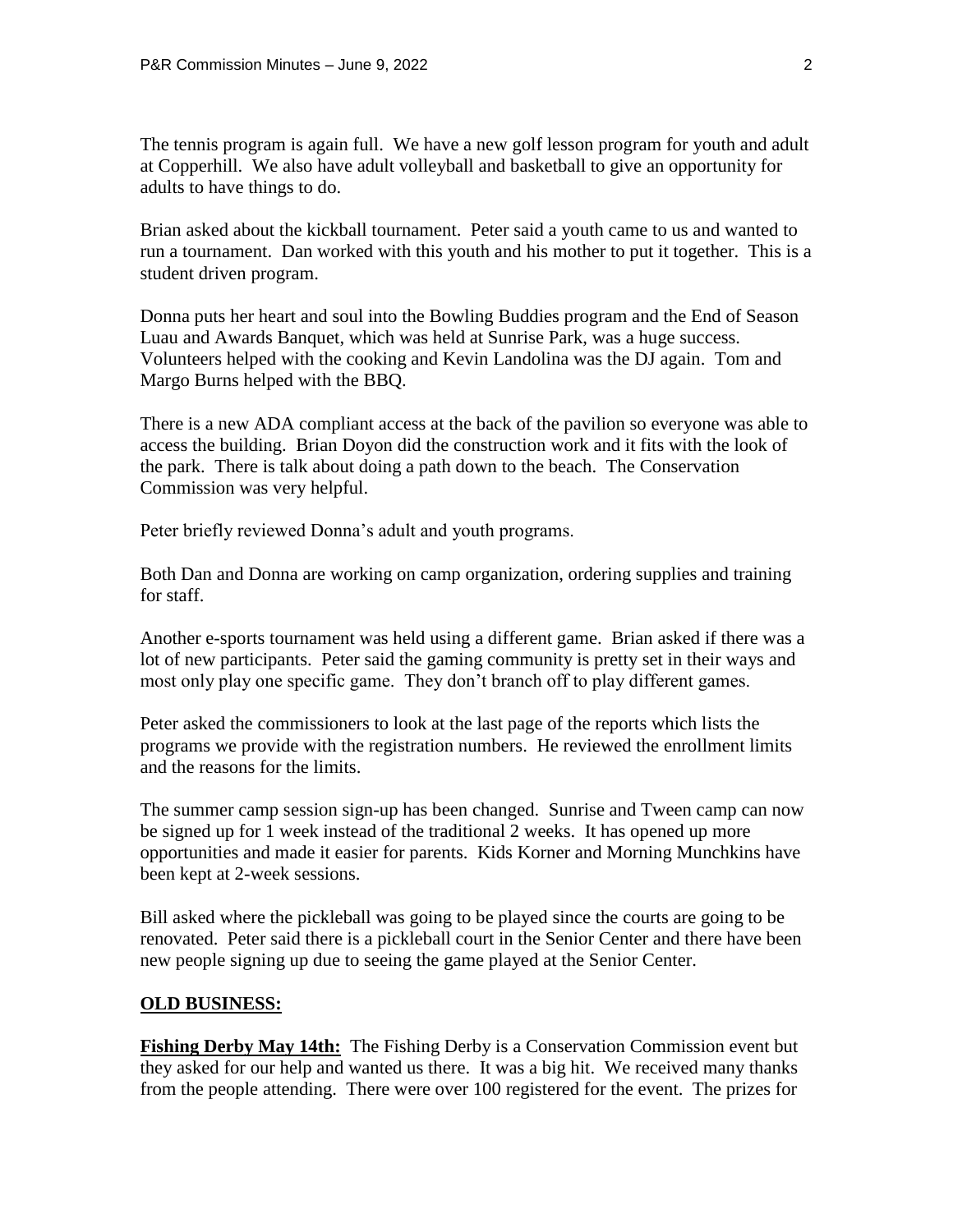the winners were great. The Conservation Commission handled the prizes. Food donations were received for the Suffield Community Aide. This was done in memory of Kerry O'Brien, the park superintendents' wife who has passed away.

**Babb's Beach and Bridge Street Park:** A quick update: there is a large grant from the State, 50% with no cap. A discussion on which project would fit the grant best and what project had the most chance of winning concluded that the Babb's Beach project is best for this grant. Bridge Street is not off the table but the big funding will go toward Babb's. Peter reviewed some of the specifications of the grant and the reasons why the Babb's project would fit best. The commission discussed what the major needs are at Babb's and what has been done. Matching 50% with no payback would enable a lot of work to be done at Babb's and it would not affect taxes.

Brian spoke about getting donors to work on Bridge Street. It will have to be incremental and once it gets going, we may get more donors and possibly some money from the town. A capitol campaign specialist could be hired to help get donations.

Bill asked where Bridge Street stands. Peter said he has talked to the Board of Selectmen and it is not off the table. Both projects won't be done at the same time. Peter suggested doing Bridge Street in phases and that was seemed to get more traction.

Bill asked about the Covid money that was received from the State. The portion of the Covid money that was set aside for Parks & Rec will be used for Babb's if we are awarded the State grant.

Brian spoke about his thoughts on how to get the Bridge Street project moving forward. Bill asked about the design work we had done. Peter said they are conceptual designs and not construction documents. To get construction documents you have to invest a percentage of the cost and we don't have the funding yet. Peter stated that it didn't make sense to spend money on construction documents, if we do not have a funding commitment.

Bill said the Bridge Street project was moving along and now it has stopped. Why did that happen. Brian said that he didn't know but felt that it probably had to do with finances. The commission discussed the Bridge Street project in regard to what we have done in the past, the importance it would have for the town, money for the project and that the grant that has come up has turned the focus to Babb's.

**Suffield Night at the Hartford Yard Goats:** Peter introduced Spencer Martindale, Parks & Rec summer intern, who is handling this event. Spencer is a Springfield College student and has filled one of our paid internships.

This year we will have 5 award recipients.

Louis Casinghino Service Award to Bernice Hollander Public Service Award to PeoplesBank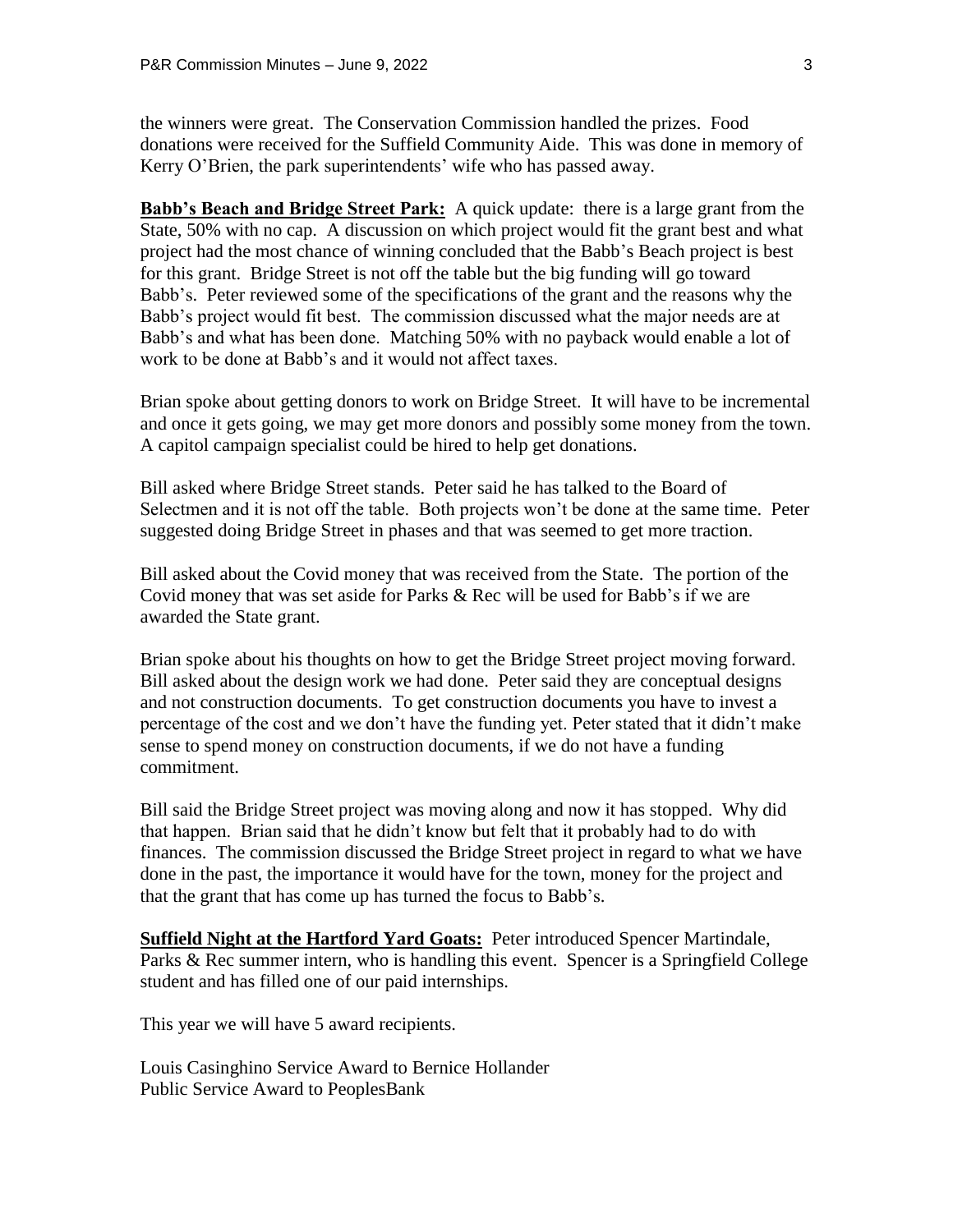Youth Leadership Award to Madelynn Dunnigan Youth Sports Impact Award to Neil Altieri Military Family Award to David Tripp and Family

The recipients have been contacted by phone and will receive a letter with details next week.

The game will be July 16 and seating will be in Section 118. We have 250 tickets available and the cost is \$15.00. You can also purchase a t-shirt for \$12. By purchasing the tickets through the Parks & Rec website you will be in our section.

Spencer is looking for a singer to sing America the Beautiful and will contact the schools for referrals. He is also looking for someone for the first pitch and color guard participants.

Peter said that the line-up cards are a sponsored night by PeoplesBank. Peter spoke with the vice president about receiving the Public Service Award and they asked us to pick 2 people for the exchange of line-up cards. There will be a raffle to pick to 2 youth (names taken from the purchased tickets) to do the line-up cards.

Peter reviewed how the pregame award ceremony will run. He also spoke on why each person was chosen to receive their award.

**Suffield Summer Fair VOLUNTEERS NEEDED:** Volunteers are needed for the Parks & Rec tent. There are also other areas that need volunteers. Sam is coordinating volunteer times. Peter will send a link to commission members so they can sign up. Volunteers get an orange with white logo t-shirt and the staff people have a yellow t-shirt.

The rides will be on the tennis courts with food vendors on the basketball courts. The fence will be taken down (for start of construction) and this will allow for easy access and safety. The fireworks will be on the track so this area will be fenced off. They are scheduled for Friday night with a rain date of Saturday. If the fireworks are on Friday this area will be available for use on Saturday.

Peter described where the vendors, music stage and parking will be located. The event will be Friday from 5 p.m. to 9 p.m. with music and fireworks. Saturday from noon till 9 with rides, music and food. And Sunday is noon to 5 p.m.

**Other:** None.

#### **NEW BUSINESS:**

**Colors for Outdoor Basketball Courts & Update:** There were youth and parents here last month to unveil the basketball courts colors.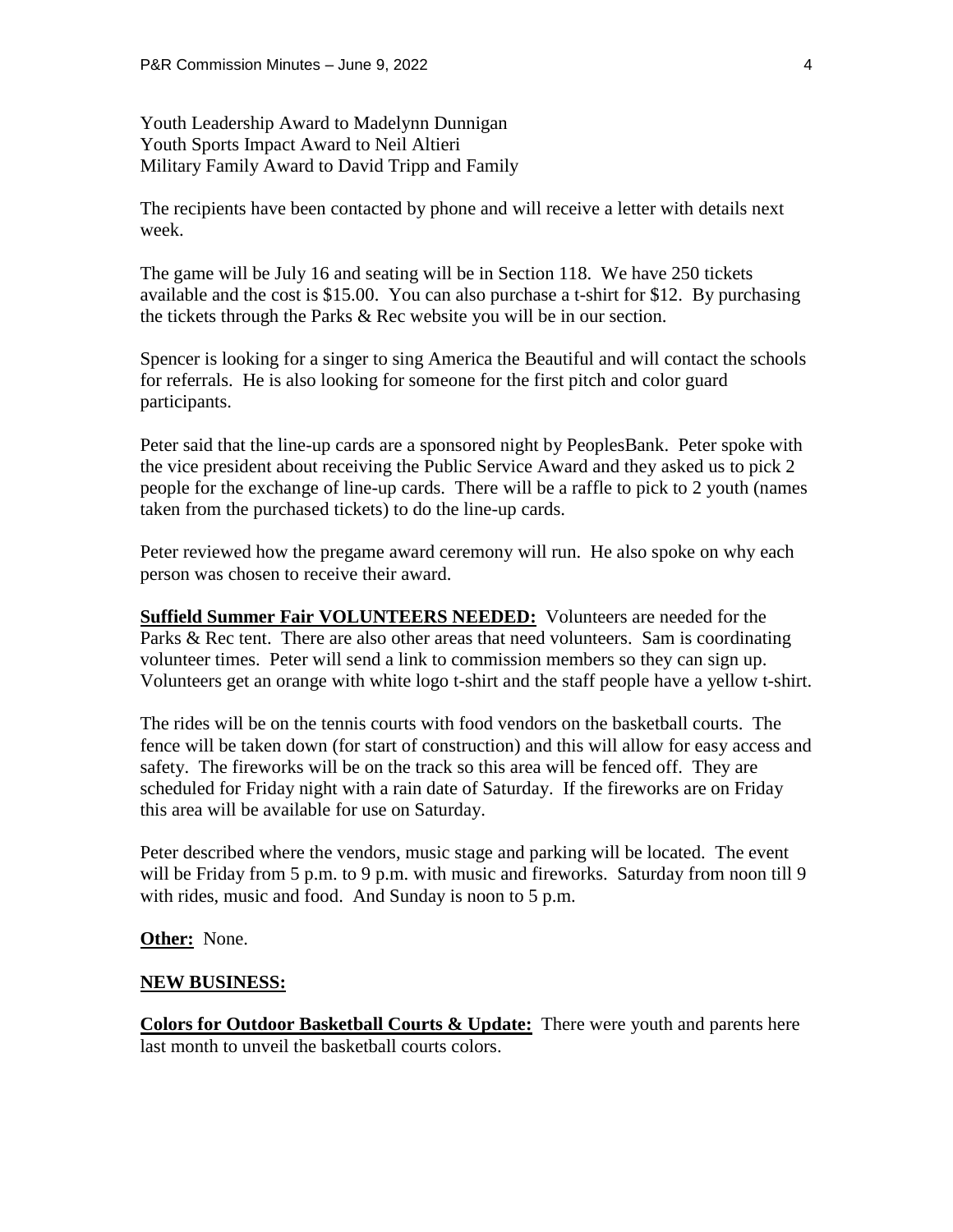The project has been moved from this summer to October/November for demo and first layer of tar. The school will be able to use the area and it won't damage the surface. The project will be finished late May. Costs have been a problem due to oil prices. We have worked with the contractor to keep the price and the contracts are signed.

The summer tennis camps will be held at the high school tennis courts. The courts are relatively new but don't have lights. The middle school courts will not have a fence and they are cracked.

Bill asked what the color selection was. Peter said it is royal blue and the 3-point line is navy and borders are navy. In the middle there is a basketball in orange. The tennis courts will be US Open colors green and blue. The pickleball court will switch to blue and green. The fencing that is there is in good condition and it will be stored for reuse as a cost saving.

**Summer Concerts:** Wednesday nights starting in July will be our concert night. On June 25 there will be a car show, concert on the green, and the movie Grease will be shown on the Town Green. The schedule for the summer will be Mondays for the 5 K races, Wednesdays for concerts and Saturdays for movies.

Regarding the 5 K races, part of the money collected goes to Suffield Community Aide if you sign up onsite.

**Outdoor Movie Nights:** See above.

**Summer Internships:** The communications intern will start on Monday. Spencer has already been introduced.

**Parks & Recreation Podcast:** This is something new which will be done on a quarterly basis to try and reach people in a different way. The podcast will have information on topics related to the town, information topics and about upcoming events and people. The podcast will be about 15 to 20 minutes long and this will be handled by the communications intern. It will be linked through the town. The equipment has been purchased and we are working with a Suffield High School graduating senior, Jack Burke, who is a very talented person. The commission discussed what topics might be included in the podcast. We also have a YouTube channel so we can stream games and events. The commission members discussed how information about programs gets out to town residents.

Stephen said he didn't know about the registration for flag football and Windsor's program is already taking registrations. He would like a blast sent out to let parents know we have a program and when registration will start. He discussed the Windsor program as opposed to our program which he and Dan worked on. He would like to add a  $3<sup>rd</sup>$  age group and a program for 4- and 5-year-olds. The little kids will do something similar to a clinic once a week.